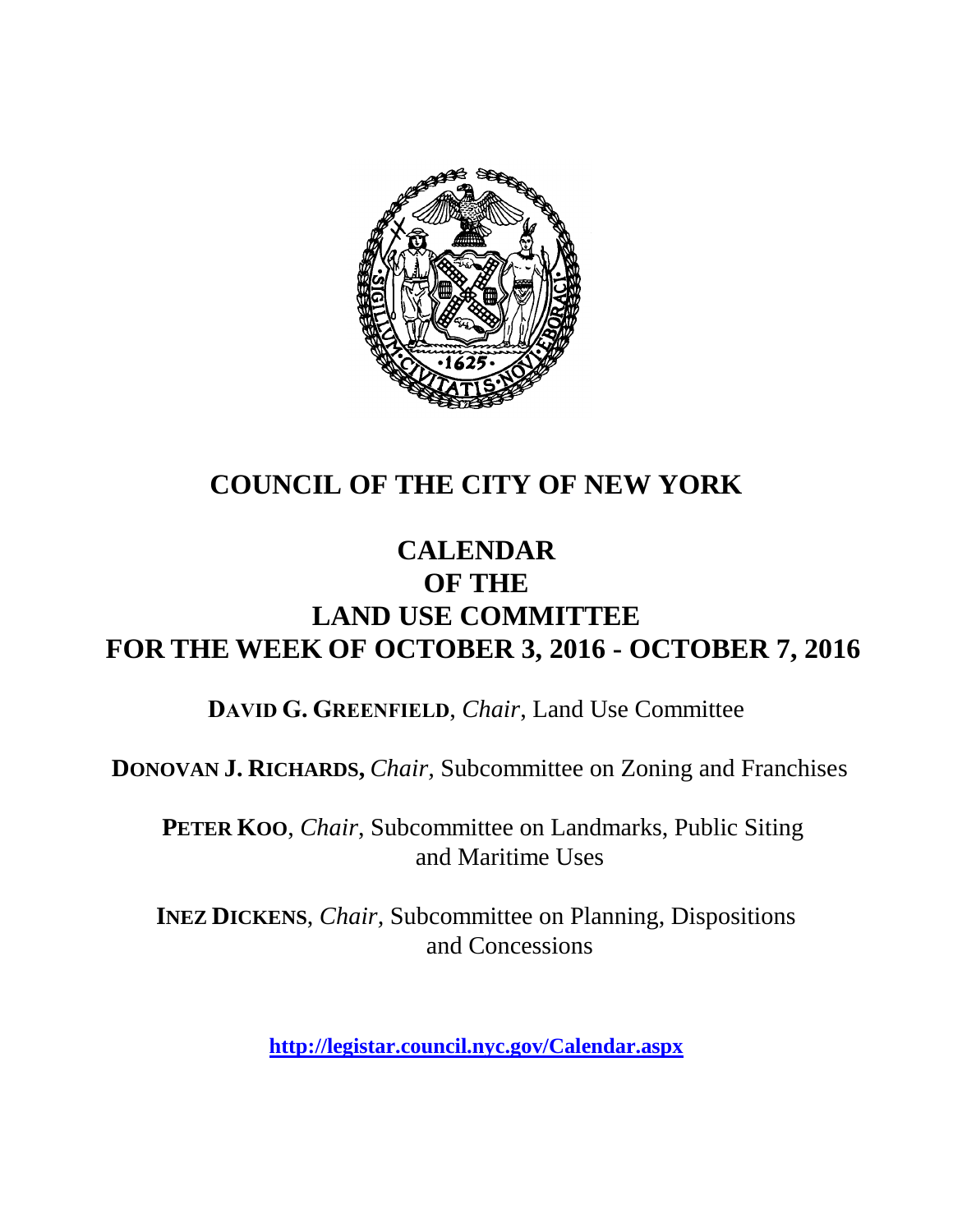### **SUBCOMMITTEE ON ZONING AND FRANCHISES**

The Subcommittee on Zoning and Franchises will hold a public hearing on the following matters in the **Council Committee Room, 250 Broadway, 16th Floor,** New York City, New York 10007, commencing at **9:30 A.M., Wednesday, October 5, 2016:**

# **L.U. NO. 470 REEF**

### **QUEENS - CB 6 20175051 TCQ**

Application pursuant to Section 20-226 of the Administrative Code of the City of New York, concerning the petition of  $1080272<sup>nd</sup>$  Rest, LLC,  $d/b/a$  Reef, for a new revocable consent to establish, maintain and operate an unenclosed sidewalk café located at 108- 02 72nd Avenue.

# **L.U. NO. 471 HAPPY COOKING BISTRO**

# **MANHATTAN - CB 2 20165243 TCM**

Application pursuant to Section 20-225 of the Administrative Code of the City of New York, concerning the petition of Happy Cooking Bistro, LLC, d/b/a Happy Cooking Bistro, for a new revocable consent to establish, maintain and operate an enclosed sidewalk café located at 322 Spring Street.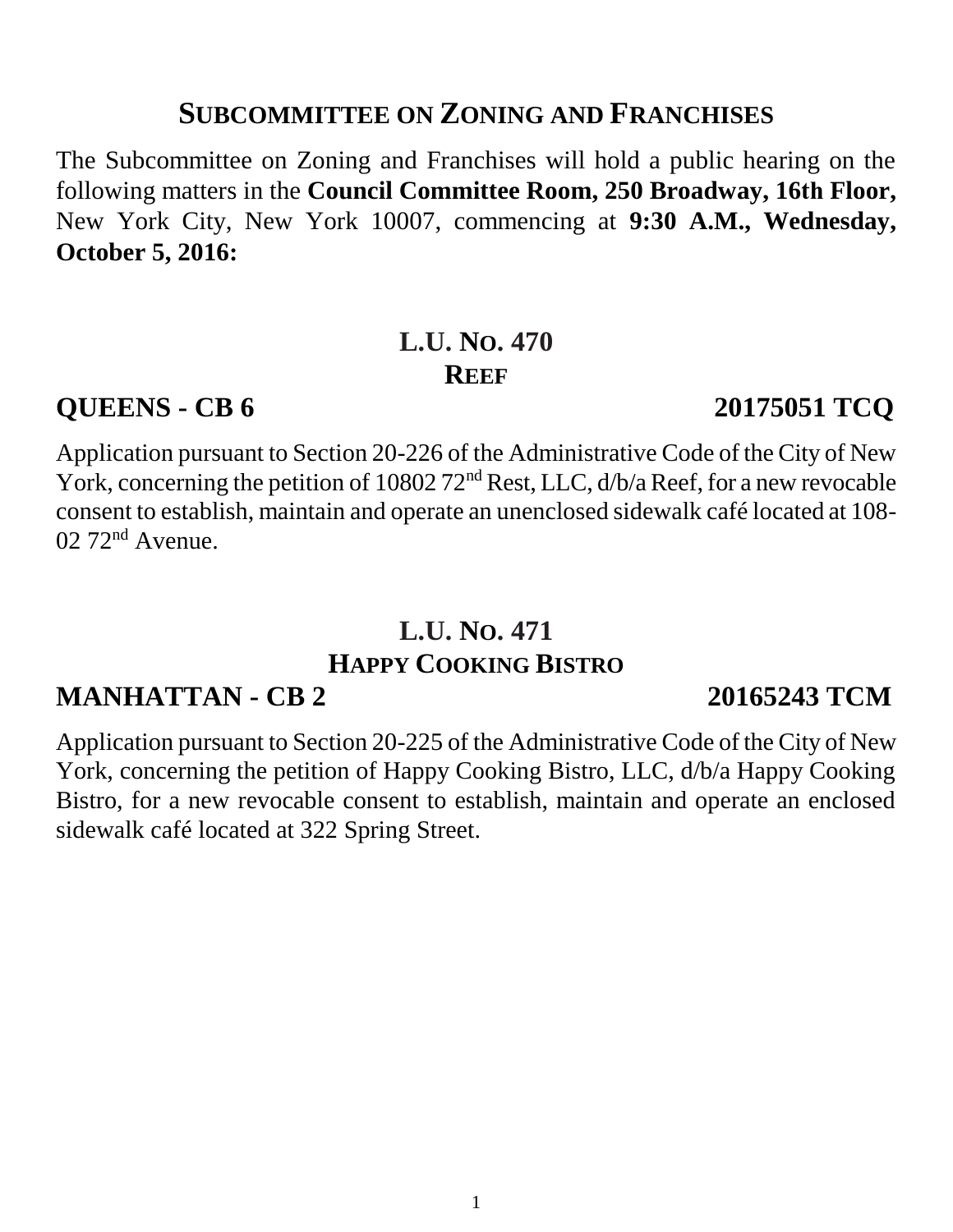### **L.U. NOS. 472, 473, AND 474 ARE RELATED**

### **L.U. NO. 472 141 WILLOUGHBY STREET REZONING**

### **BROOKLYN - CB 2 C 160030 ZMK**

Application submitted by 385 Gold Property Investors IIA, LLC pursuant to Sections 197-c and 201 of the New York City Charter for an amendment of the Zoning Map, Section No. 16c:

- 1. changing from a C6-1 District to a C6-6 District property bounded by Willoughby Street, Gold Street, a line 200 feet northerly of Willoughby Street, and Flatbush Avenue Extension; and
- 2. changing from a C6-4 District to a C6-6 District property bounded by Gold Street and its northerly centerline prolongation, a line 320 feet northerly of Willoughby Street, Flatbush Avenue Extension, and a line 200 feet northerly of Willoughby Street.

# **L.U. NO. 473**

# **141 WILLOUGHBY STREET REZONING**

# **BROOKLYN - CB 2 C 160054 MMK**

Application submitted by The New York City Department of Housing Preservation and Development and The New York City Economic Development Corporation, LLC pursuant to Sections 197-c and 199 of the New York City Charter, and Section 5-430 *et seq.* of the New York City Administrative Code for an amendment to the City Map involving:

- the elimination, discontinuance and closing of a portion of Flatbush Avenue Extension at its intersection with Gold Street; and
- the adjustment of grades and block dimensions necessitated thereby;

including authorization for any acquisition or disposition of real property related thereto, in accordance with Map Nos. X-2745 and X-2746 dated April 1, 2016 and signed by the Borough President.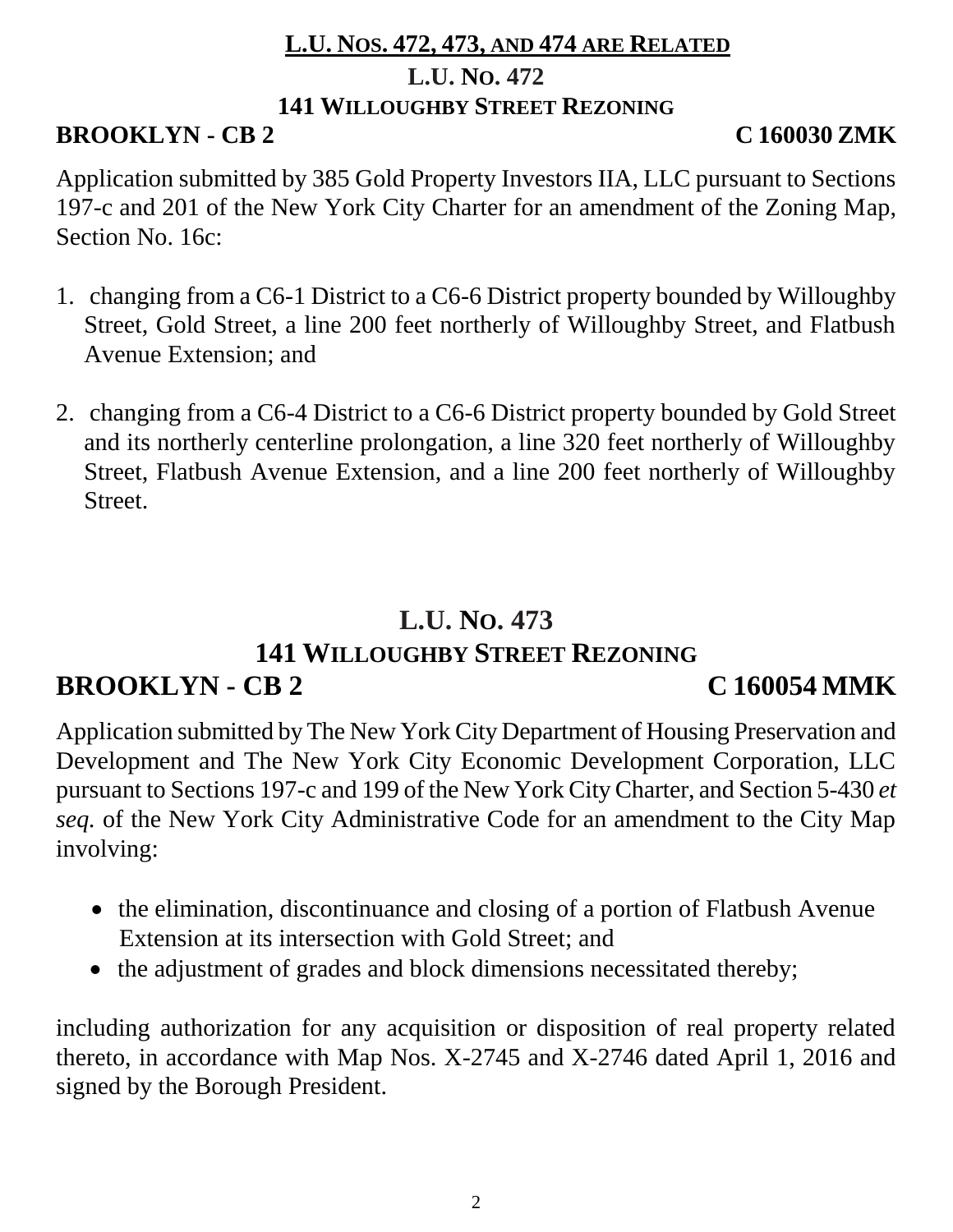# **L.U. NO. 474 141 WILLOUGHBY STREET REZONING BROOKLYN - CB 2** N 160029 ZRK

Application for an amendment to the Zoning Resolution submitted by 385 Gold Property Investors IIA, LLC, modifying X, Chapter 1 (Special Downtown Brooklyn District) to add a C6-6 District and update its bulk and envelope regulations, and modifying Appendix F (Inclusionary Housing Designated Areas) to add a Mandatory Inclusionary Housing Area to the proposed project area in the Borough of Brooklyn, Community District 2.

Matter in underline is new, to be added; Matter in strikeout is to be deleted: Matter within  $# #$  is defined in Section 12-10; \* \* \* indicates where unchanged text appears in the Zoning Resolution

### **ARTICLE X: SPECIAL PURPOSE DISTRICTS**

**Chapter 1 Special Downtown Brooklyn District**

\* \* \*

### **101-20 SPECIAL BULK REGULATIONS**

### **101-21 Special Floor Area and Lot Coverage Regulations** R7-1 C6-1 C6-4.5 C6-6

\* \* \*

(d) In C6-6 Districts

In C6-6 Districts, the maximum permitted #floor area ratio# for #commercial# or #community facility uses# shall be 18.0.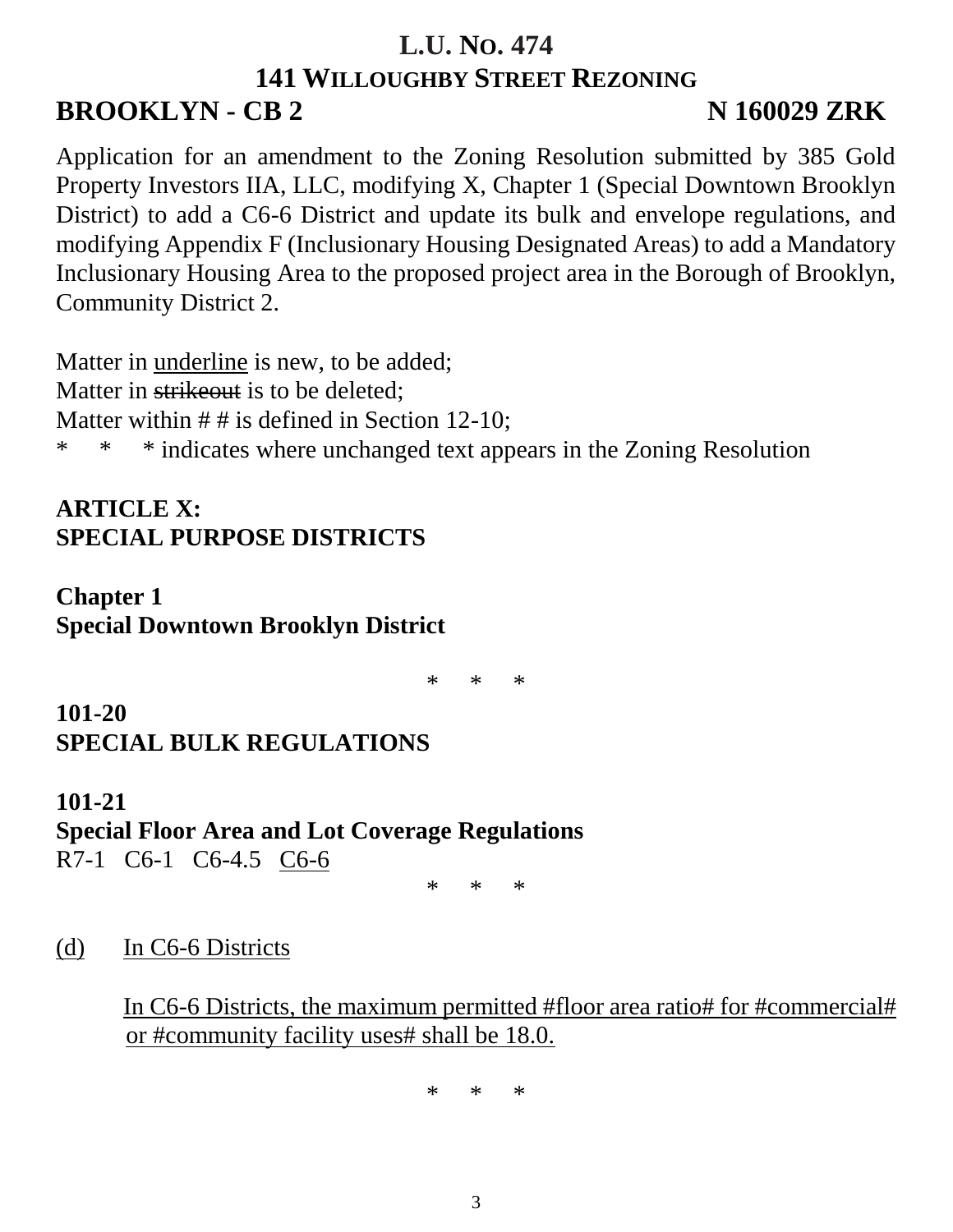# **101-222 Standard height and setback regulations**

C2-4/R7-1 C6-1 C6-4.5C6-6

In the districts indicated, except C6-1A Districts, a #building or other structure# shall not exceed the applicable maximum #building# height set forth in the table in this Section. Furthermore, any portion of a #building or other structure# that exceeds the applicable maximum base height shall be set back at least 10 feet from a #wide street line# and at least 15 feet from a #narrow street line#.

# MAXIMUM BASE HEIGHTS AND MAXIMUM BUILDING HEIGHTS IN C2-4/R7-1, C6-1, AND C6-4.5 AND C6-6 DISTRICTS

|                            | Maximum Base Height                         |                                             | Maximum #Building#<br>Height                |                                          |
|----------------------------|---------------------------------------------|---------------------------------------------|---------------------------------------------|------------------------------------------|
| <b>District</b>            | Beyond 100<br>feet<br>of a #wide<br>street# | Within 100<br>feet of a<br>#wide<br>street# | Beyond 100<br>feet of a<br>#wide<br>street# | Within 100<br>feet of a<br>#wide street# |
| $\ast$<br>$\ast$<br>$\ast$ | $\ast$<br>$\ast$<br>$\ast$                  | $\ast$<br>$\ast$<br>$\ast$                  | $\ast$<br>$\ast$<br>$\ast$                  | $\ast$<br>$\ast$<br>$\ast$               |
| $C6-4.5 \text{ } C6-6$     | 125                                         | 150                                         | 250                                         | 250                                      |

### **101-223 Tower regulations**

C5-4 C6-1 C6-4 C6-6

In the districts indicated, except C6-1A Districts, the provisions of this Section shall apply as an alternative to the provision of Section 101-222 (Standard height and setback regulations).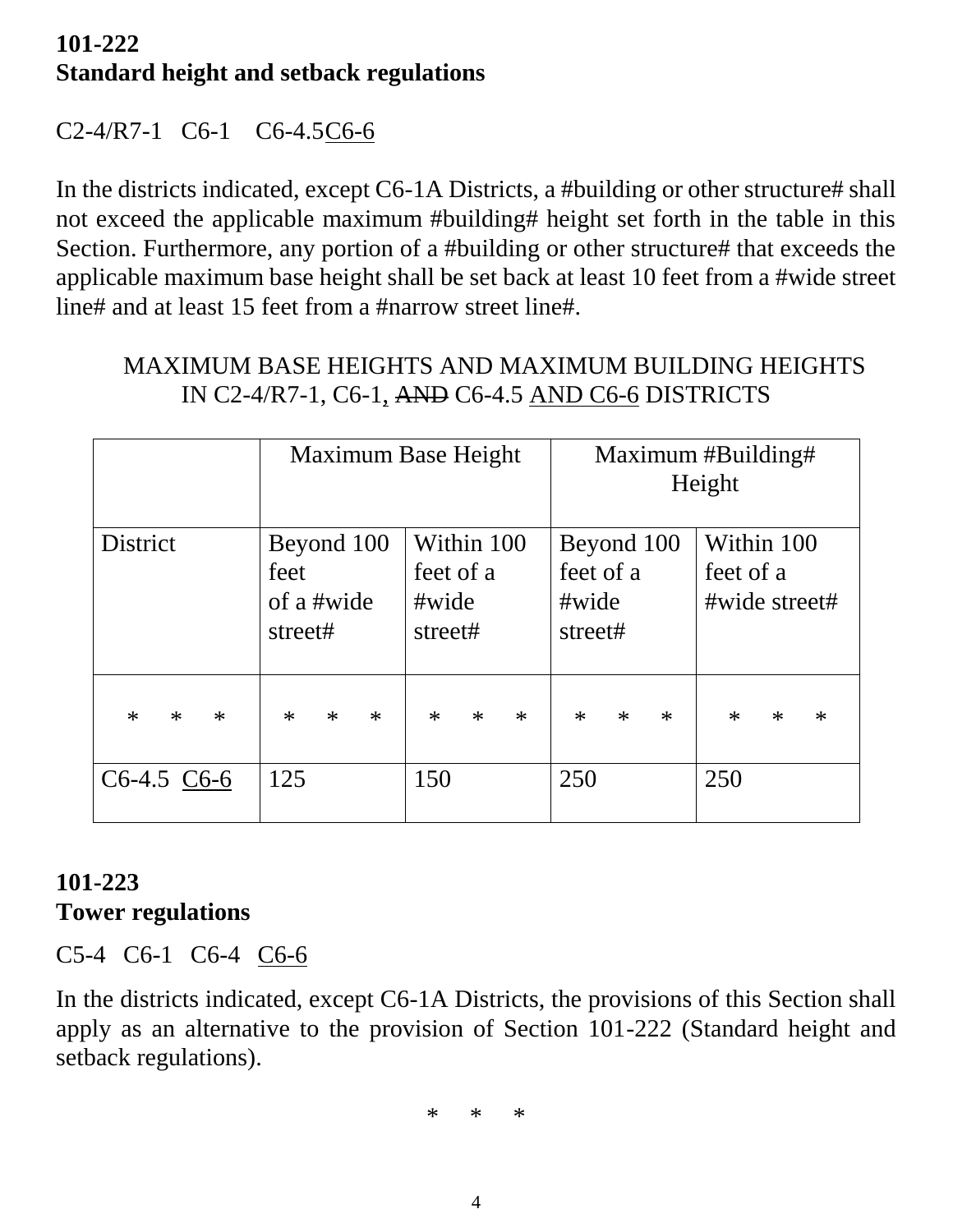(b) Setback requirements for #commercial# or #community facility# towers

For #buildings# that contain #commercial# or #community facility floor area# above a height of 85 feet, a setback is required for all portions of such #buildings# that exceed a height of 85 feet.

For #zoning lots# that do not exceed a #lot area# of 15,000 square feet, such portions of buildings# shall be set back at least 10 feet from a #wide street line# and at least 15 feet from a #narrow street line#. For #zoning lots# that exceed an area of 15,000 square feet, such portions shall be set back at least 20 feet from any #street line#.

However, setbacks shall not be required for any portion of a #building# fronting upon the south side of Willoughby Street between Gold Street and the Flatbush Avenue Extension, or upon that portion of the Flatbush Avenue Extension between Willoughby Street and DeKalb Avenue within 250 feet of Willoughby Street, or for any #building# fronting upon the north side of Willoughby Street between Gold Street and the Flatbush Avenue Extension, provided that this exemption shall not be applicable to portions of #buildings# above 85 feet that contain #residential floor area#.

\* \* \*

(d) Maximum #building# height

In C6-1 Districts, the maximum height of a #building or other structure# shall be 495 feet. No height limit shall apply within a C5-4, or C6-4 or C6-6 District.

\* \* \*

# **101-40 MANDATORY DISTRICT PLAN ELEMENTS**

# **101-41 Special Street Wall Location Regulations**

Map 4 (Street Wall Continuity and Mandatory Sidewalk Widenings) in Appendix E of this Chapter specifies locations where the special #street wall# location regulations of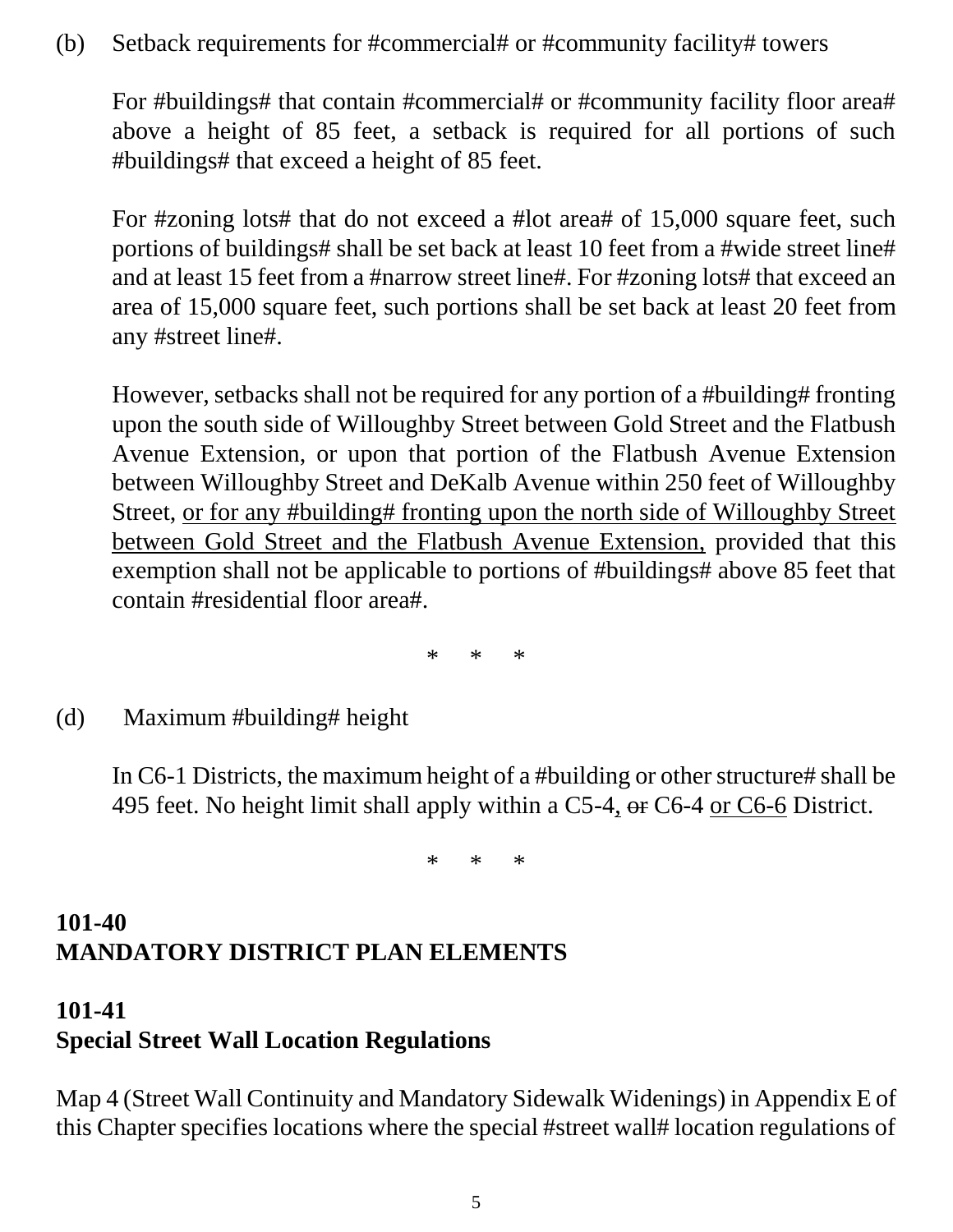this Section apply. However, such regulations shall not apply along the #street# frontage of that portion of any #zoning lot# occupied by existing #buildings# to remain.

\* \* \*

### (d) All other areas

On all other #streets# shown on Map 4, at least 70 percent of the #aggregate width of street walls# of any #building# shall be located within eight feet of the #street line# and extend to at least a height of 40 feet in R7-1 Districts mapped within C2-4 Districts and at least a height of 60 feet in all other districts, or the height of the #building#, whichever is less, except that on #corner lots#, no #street wall# shall be required within 100 feet of the intersection of two #street lines# where the interior angle formed by such intersecting #street lines# is 45 degrees or less. However, such regulations shall not apply to any #building# fronting upon the north side of Willoughby Street between Gold Street and the Flatbush Avenue Extension.

\* \* \*

### **APPENDIX F**

**Inclusionary Housing Designated Areas and Mandatory Inclusionary Housing Areas** 

\* \* \*

### **BROOKLYN**

### \* \* \*

### **Brooklyn Community District 2**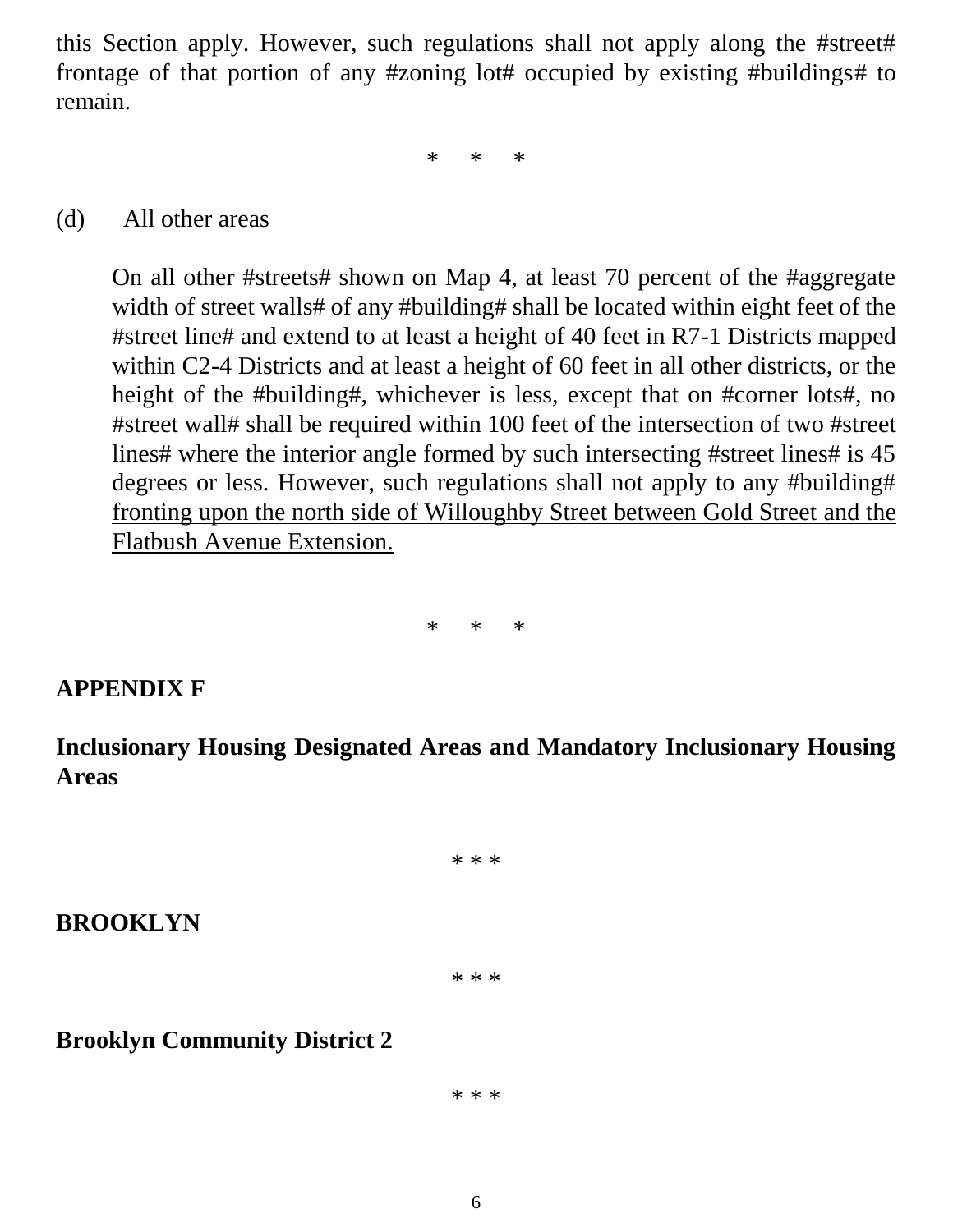### Map 5 - (date of adoption)



[PROPOSED MAP]

Mandatory Inclusionary Housing Area (MIHA) see Section 23-154(d) (3) Area 1 (date of adoption) - MIH Program Option 2

Portion of Community District 2, Brooklyn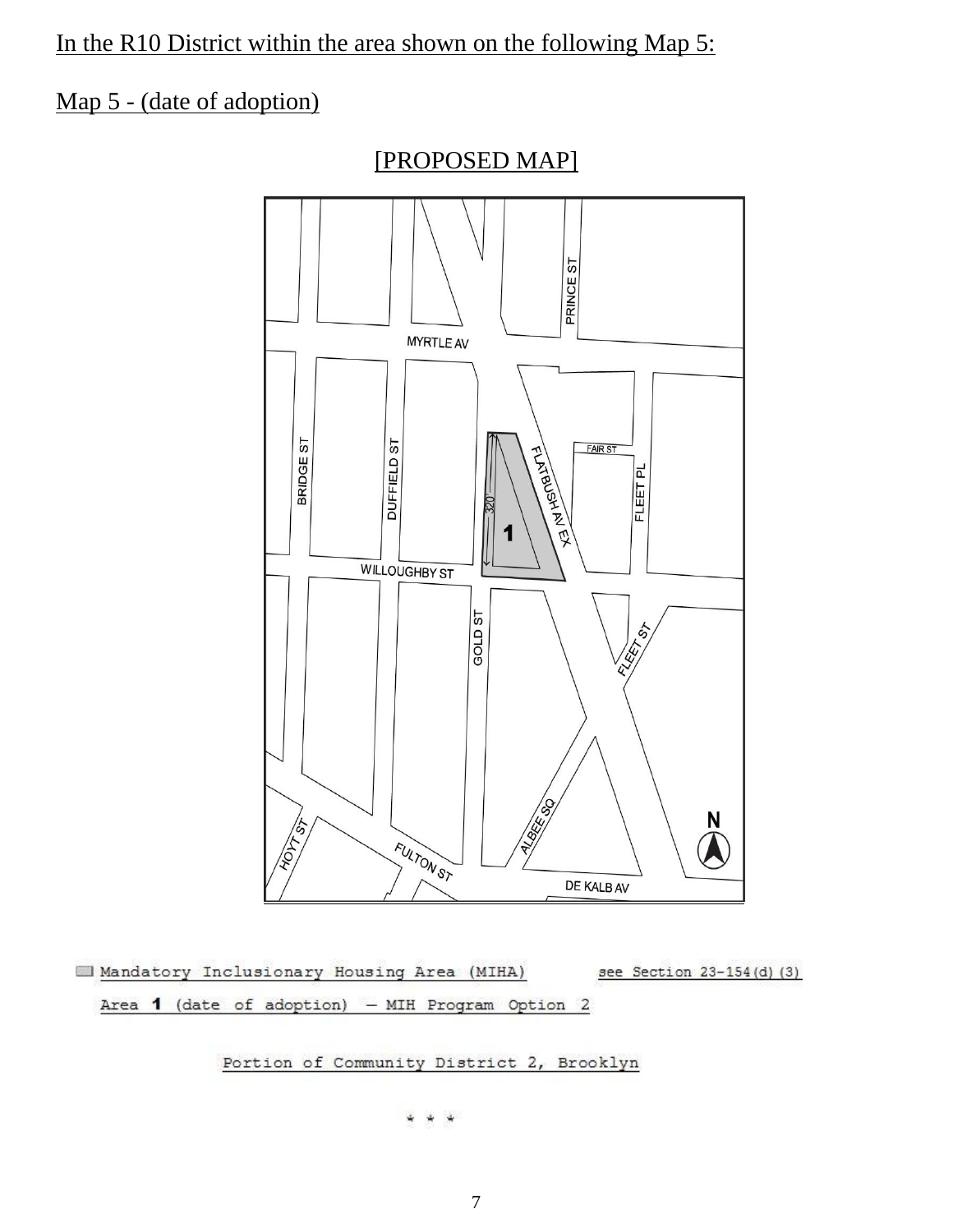# **L.U. NOS. 475 AND 476 ARE RELATED L.U. NO. 475 EAST 147TH STREET REZONING**

# **BRONX - CB 1** N 160250 ZRX

Application submitted by MLK Plaza, LLC pursuant to Sections 201 of the New York City Charter, for an amendment of the Zoning Resolution of the City of New York, to establish a Mandatory Inclusionary Housing area in Community District 1, Borough of the Bronx.

Matter in underline is new, to be added; Matter in strikeout is to be deleted; Matter within  $# #$  is defined in Section 12-10; \* \* \* indicates where unchanged text appears in the Zoning Resolution

**\* \* \***

**APPENDIX F Inclusionary Housing Designated Areas and Mandatory Inclusionary Housing Areas**

**\* \* \***

# **THE BRONX**

# **The Bronx Community District 1**

In the #Special Harlem River Waterfront District# (see Section 87-20) and in the R7A, R7X and R8A Districts within the areas shown on the following Maps 1 and 2: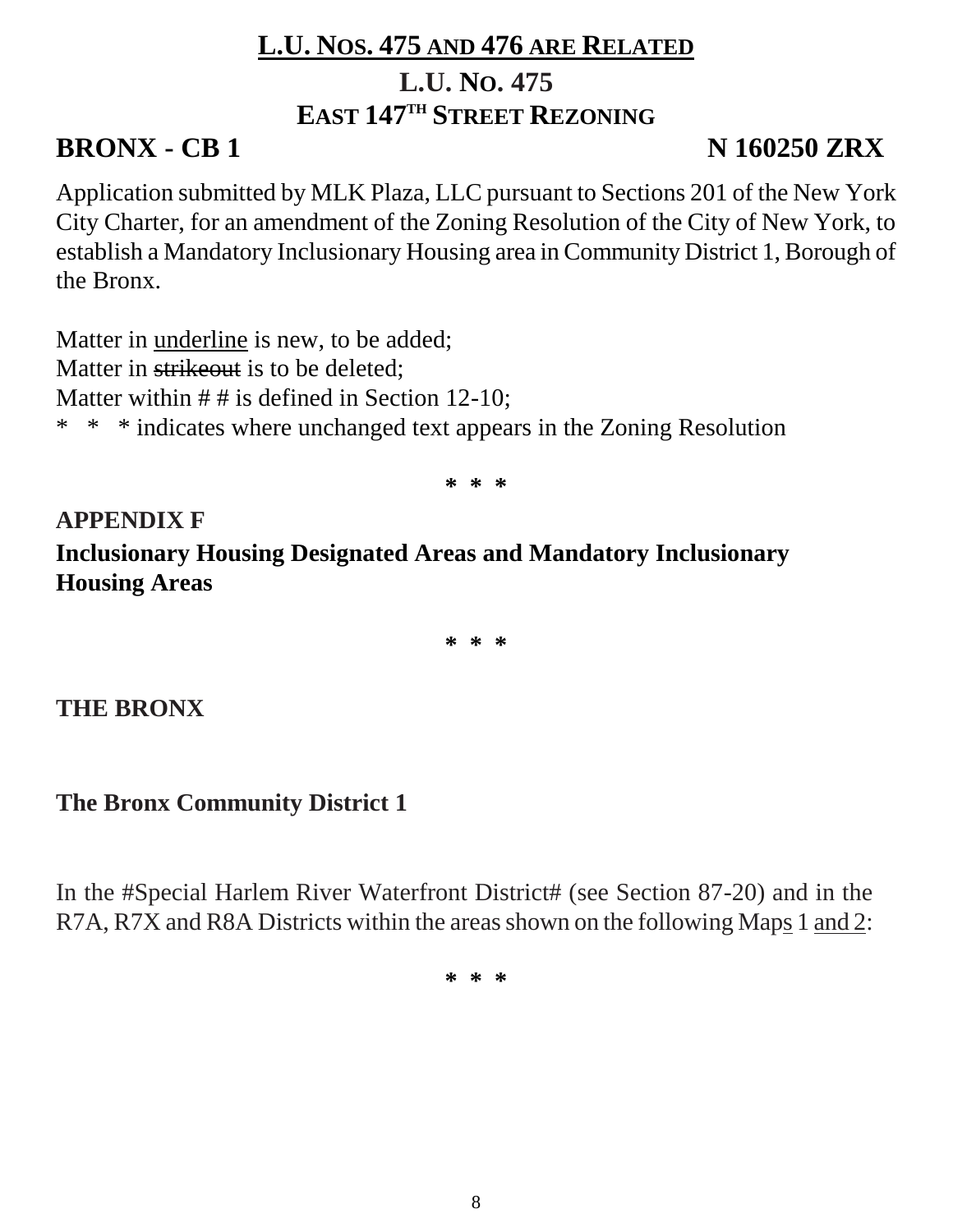### Map 2 – [date of adoption]

### [PROPOSED MAP]



Mandatory Inclusionary Housing area see Section 23-154(d)(3) Area **1** [date of adoption] — MIH Program Option1and Option 2

Portion of Community District 1, The Bronx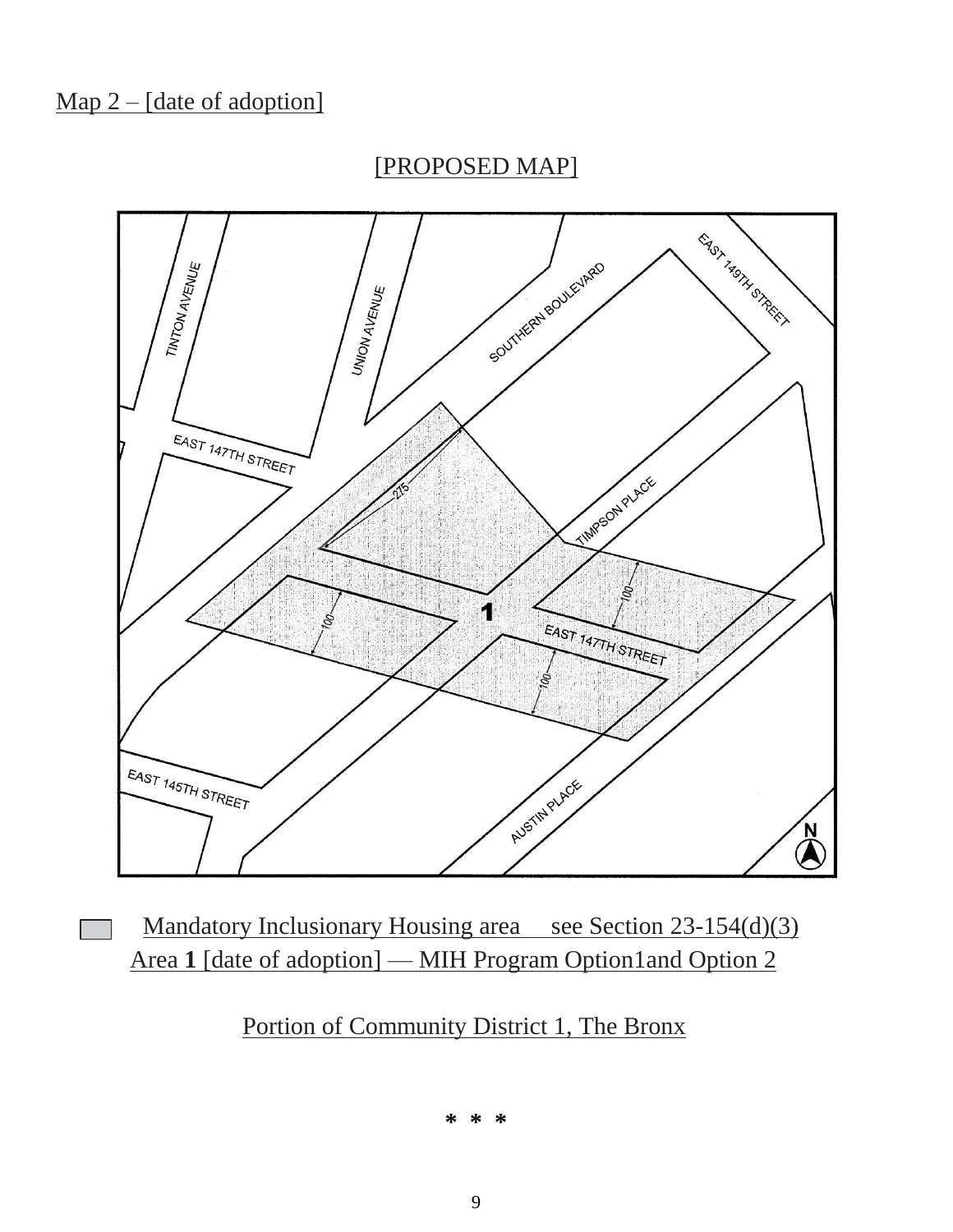# **L.U. NO. 476 EAST 147TH STREET REZONING**

# **BRONX - CB 1 C 160251 ZMX**

Application submitted by MLK Plaza LLC pursuant to Section 197-c and 201 of the New York City Charter for the amendment of the Zoning Map, Section No. 6c:

- 1. changing from an M1-2 District to an R7X District property bounded by Southern Boulevard, a line perpendicular to the southeasterly street line of Southern Boulevard distant 275 feet northeasterly (as measured along the street line) from the point of intersection of the southeasterly street line of Southern Boulevard and the northeasterly street line of East 147<sup>th</sup> Street, a line 100 feet northeasterly of East 147<sup>th</sup> Street, Austin Place, East 147<sup>th</sup> Street, Timpson Place, and a line 100 feet southwesterly of East 147<sup>th</sup> Street;
- 2. changing from an M1-3 District to an R7X District property bounded by Timpson Place, East  $147<sup>th</sup>$  Street, Austin Place, and a line 100 feet southwesterly of East 147<sup>th</sup> Street; and
- 3. establishing within a proposed R7X District a C1-4 District bounded by Southern Boulevard, a line perpendicular to the southeasterly street line of Southern Boulevard distant 275 feet northeasterly (as measured along the street line) from the point of intersection of the southeasterly street line of Southern Boulevard and the northeasterly street line of East 147<sup>th</sup> Street, a line midway between Southern Boulevard and Timpson Place, and a line 100 feet southwesterly of East 147<sup>th</sup> Street.

# **L.U. NOS. 477 AND 478 ARE RELATED L.U. NO. 477 217 WEST 29TH STREET**

# **MANHATTAN - CB 5 C 160148 ZSM**

Application submitted by 221 W29 Residential LLC pursuant to Sections 197-c and 201 of the New York City Charter for the grant of a special permit pursuant to Zoning Resolution Section 13-45 (Special Permits for additional parking spaces) and 13-451 (Additional parking spaces for residential growth) to allow an attended accessory off-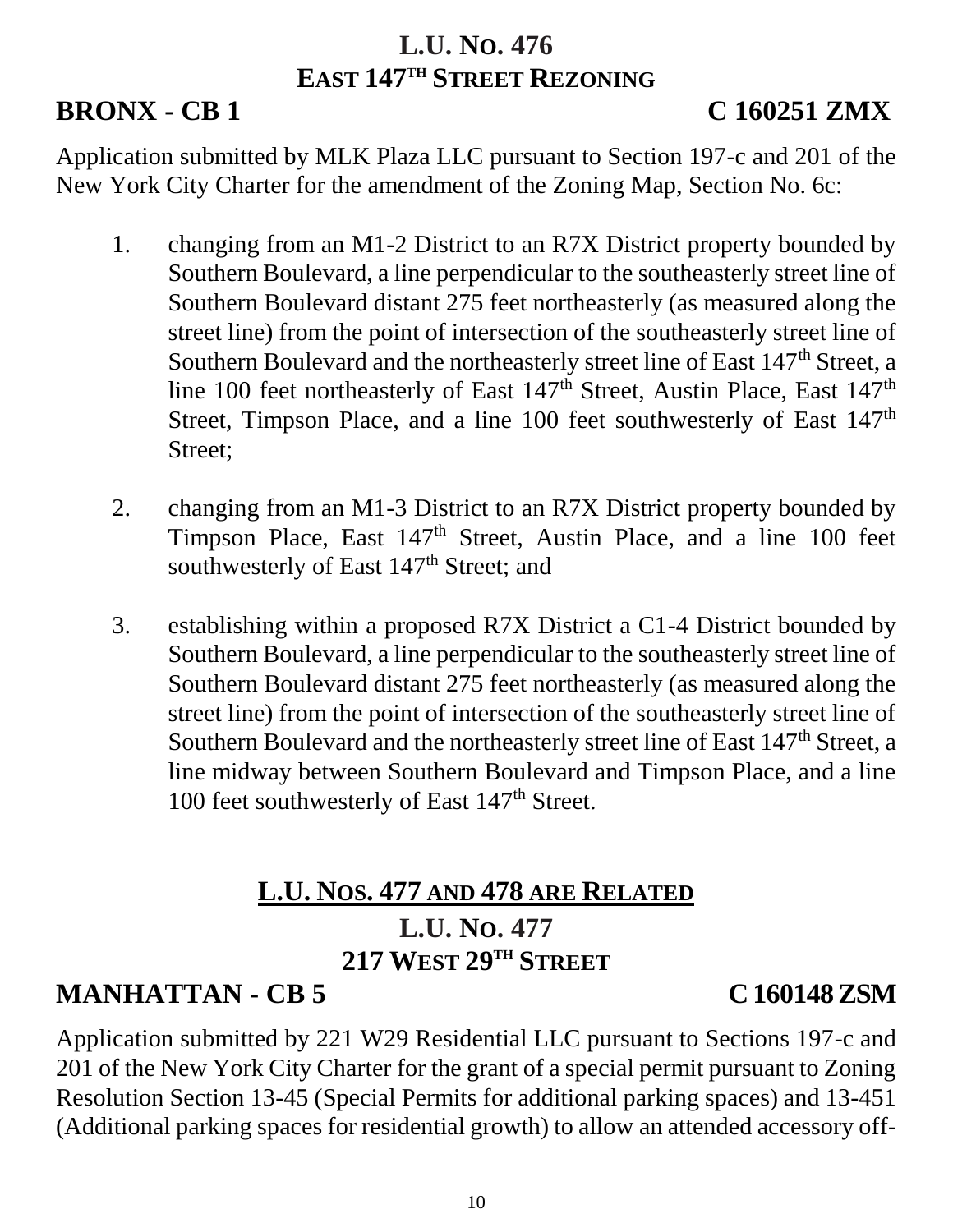street parking garage with a maximum capacity of 45 spaces on portions of the ground floor and sub-cellar of a proposed mixed-use building on property located at 217 West 29th Street (Block 779, Lots 27 and 28), in an M1-6D District.

# **L.U. NO. 478 217 WEST 29TH STREET**

# **MANHATTAN - CB 5 N 160147 ZRM**

Application submitted by 221 W29 Residential LLC pursuant to Section 201 of the New York City Charter, for an amendment of the Zoning Resolution of the City of New York, establishing Section 42-486 relating to streetscape provisions in M1-6D districts in Community District 5.

Matter in underline is new, to be added; Matter in strikeout is to be deleted; Matter within  $# #$  is defined in Section 12-10; \* \* \* indicates where unchanged text appears in the Zoning Resolution

# **ARTICLE IV MANUFACTURING DISTRICT REGULATIONS**

\* \* \*

**Chapter 2 Use Regulations**

\* \* \*

## **42-40 SUPPLEMENTARY USE REGULATIONS AND SPECIAL PROVISION APPLYING ALONG DISTRICT BOUNDARIES**

\* \* \*

### **42-48 Supplemental Use Regulations in M1-6D Districts**

\* \* \*

11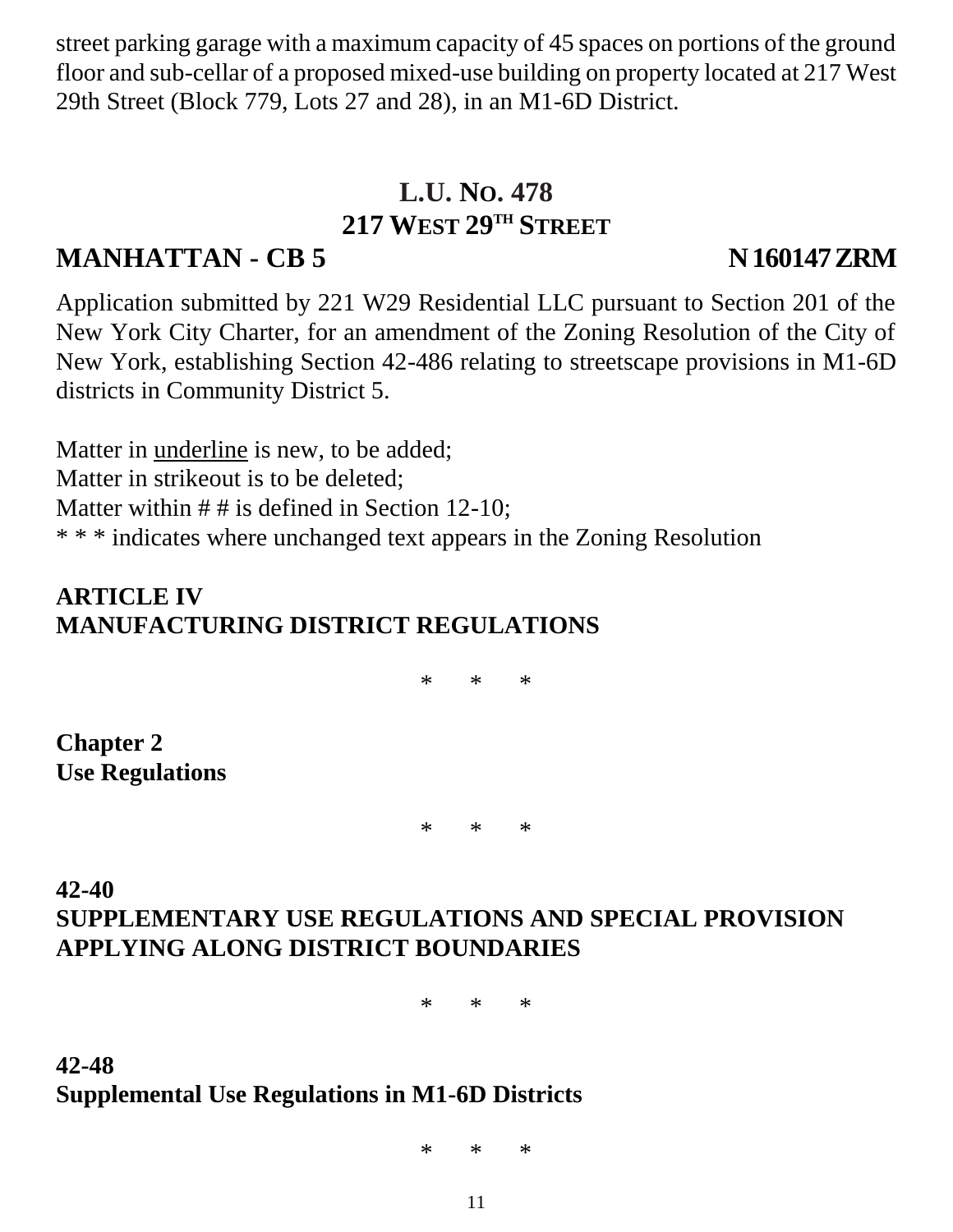# **42-486 Authorization for modification of streetscape provisions**

For #zoning lots# that have a #street# frontage of less than 75 feet, where entrances to off-street parking or loading facilities are located along such #street# frontage, the City Planning Commission may modify the dimensions of the frontage and depth requirements for ground floor #commercial uses# set forth in Section 42-485 (Streetscape provisions), provided that the Commission finds that such modifications:

- (a) are the minimum necessary to provide sufficient space for access to off-street parking or loading facilities;
- (b) will not adversely affect the streetscape experiences or impact the viability of such #uses#, and the resulting ground floor frontages will effectively contribute to a vibrant mixed-use district; and
- (c) to the greatest extent feasible will result in a ground floor that meets the height requirements for #qualifying ground floors#.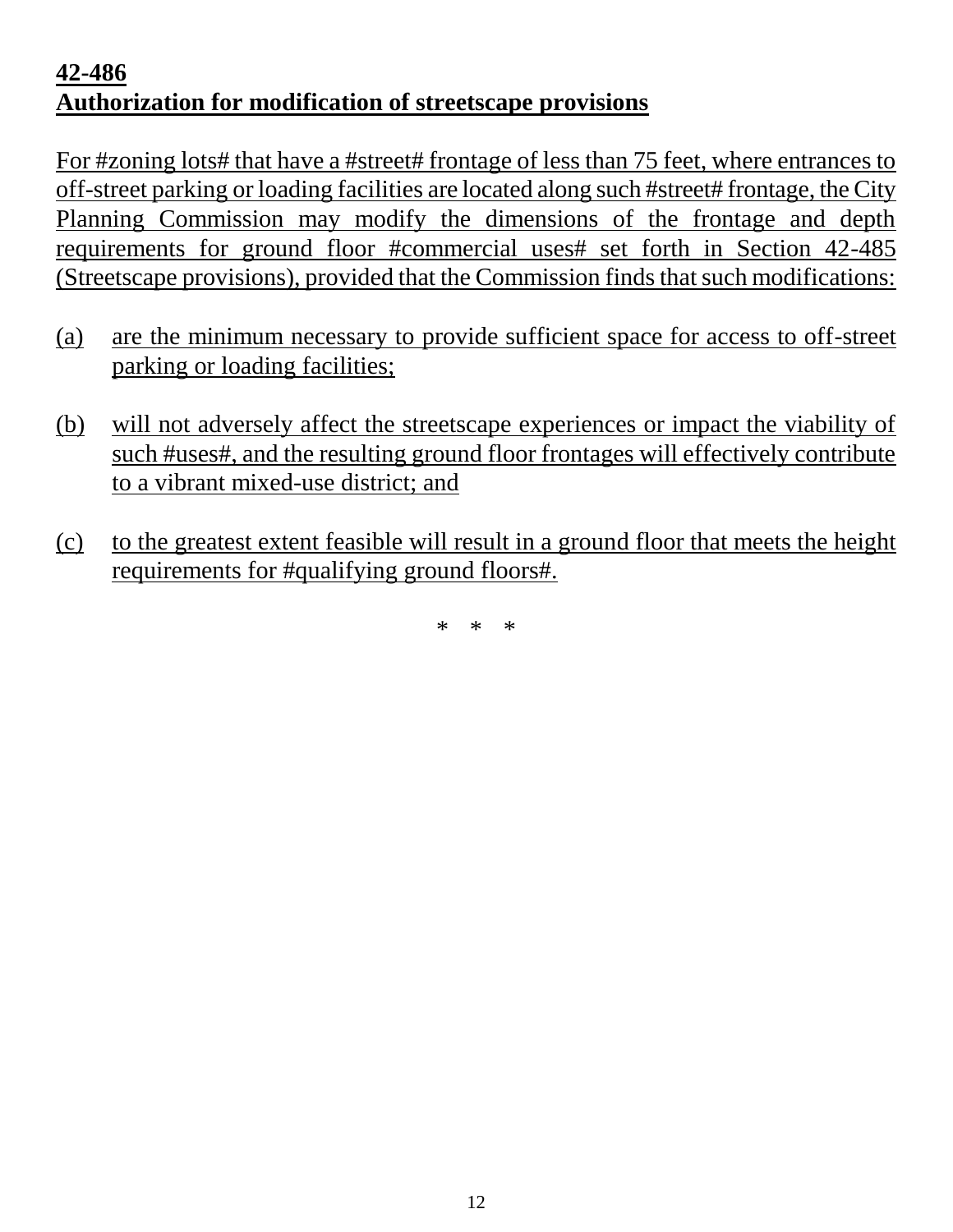# **L.U. NOS. 480 AND 481 ARE RELATED L.U. NO. 480 ROCKAWAY BEACH BOULEVARD REZONING QUEENS - CB 14 C 160219 ZMQ**

Application submitted by Rockaway Beach Hotel, LLC pursuant to Sections 197-c and 201 of the New York City Charter for an amendment of the Zoning Map, Section No. 30b:

- 1. eliminating from an existing R5B District a C1-3 District bounded by Rockaway Beach Boulevard, Beach 108<sup>th</sup> Street, Rockaway Beach Drive, and Beach  $109<sup>th</sup>$  Street:
- 2. changing from an R5B District to an R6A District property bounded by Rockaway Beach Boulevard, Beach 108<sup>th</sup> Street, Rockaway Beach Drive, and Beach  $109<sup>th</sup>$  Street; and
- 3. establishing within the proposed R6A District a C2-5 District bounded by Rockaway Beach Boulevard, Beach 108<sup>th</sup> Street, Rockaway Beach Drive, and Beach 109<sup>th</sup> Street.

# **L.U. NO. 481**

# **ROCKAWAY BEACH BOULEVARD REZONING QUEENS - CB 14 N 160220 ZRQ**

Application submitted by Rockaway Beach Hotel, LLC pursuant to Section 201 of the New York City Charter, for an amendment of the Zoning Resolution of the City of New York, modifying Appendix F for the purpose of establishing a Mandatory Inclusionary Housing area in Community District 14, Borough of Queens.

Matter in underline is new, to be added; Matter in strikeout is to be deleted; Matter within  $# #$  is defined in Section 12-10; \* \* \* indicates where unchanged text appears in the Zoning Resolution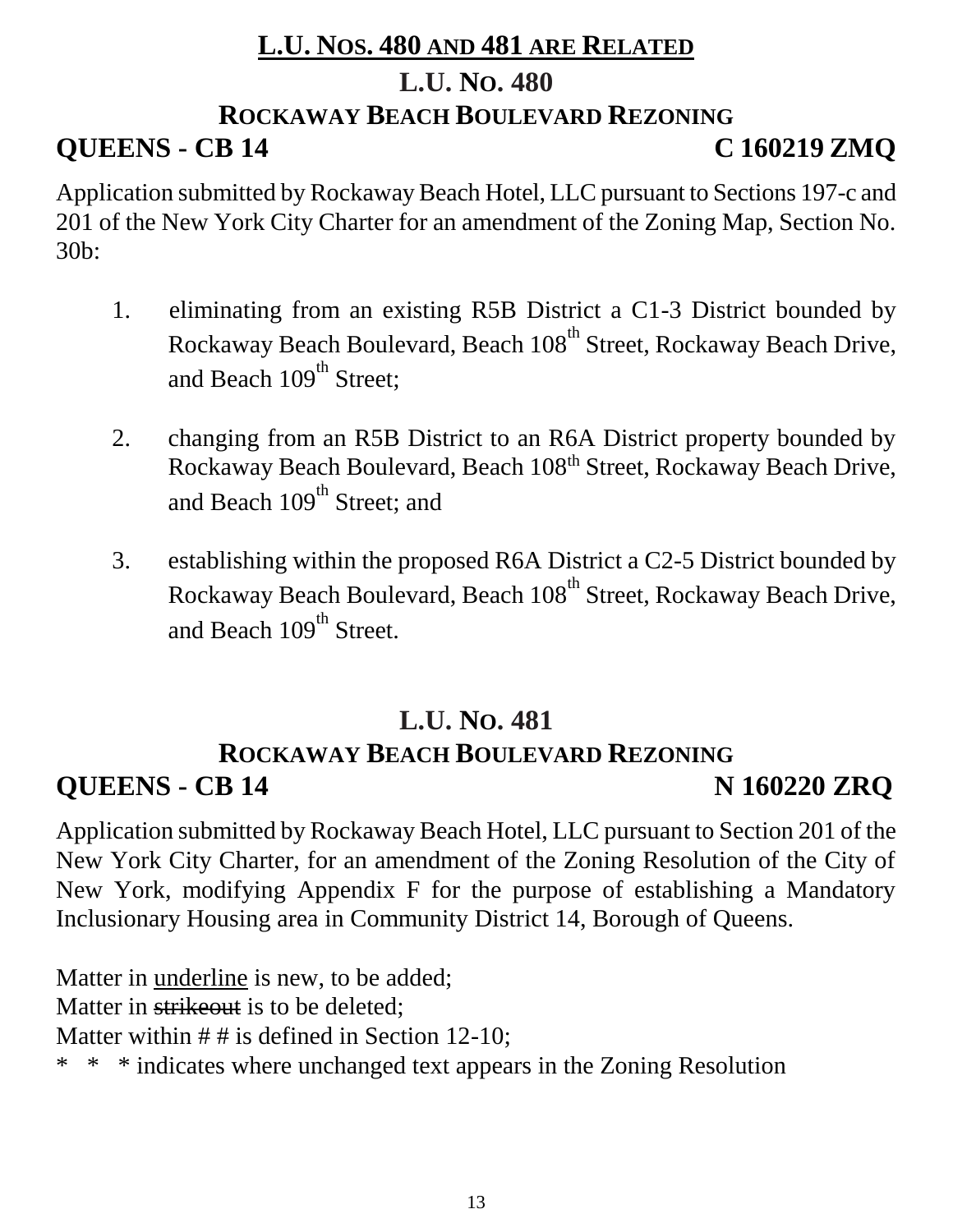### **APPENDIX F**

### Queens

Queens Community District 14

In the R6A District within the area shown on the following Map 1:

Map  $1 -$  [date of adoption]

[PROPOSED MAP]



Portion of Community District 14, Queens

# **L.U. NO. 489 BROOKLYN COMMUNITY BOARD 10 BROOKLYN - CB 10** N 160377 ZRK

Application submitted by Community Board 10, Brooklyn, pursuant to Section 201 of the New York City Charter for an amendment of the Zoning Resolution of the City of New York, concerning Section 73-622 (Enlargements of single- and two-family detached and semi-detached residences), in Community Board 10, Borough of Brooklyn.

Matter in underline is new, to be added; Matter in strikeout is to be deleted; Matter within  $# #$  is defined in Section 12-10; \* \* \* indicates where unchanged text appears in the Zoning Resolution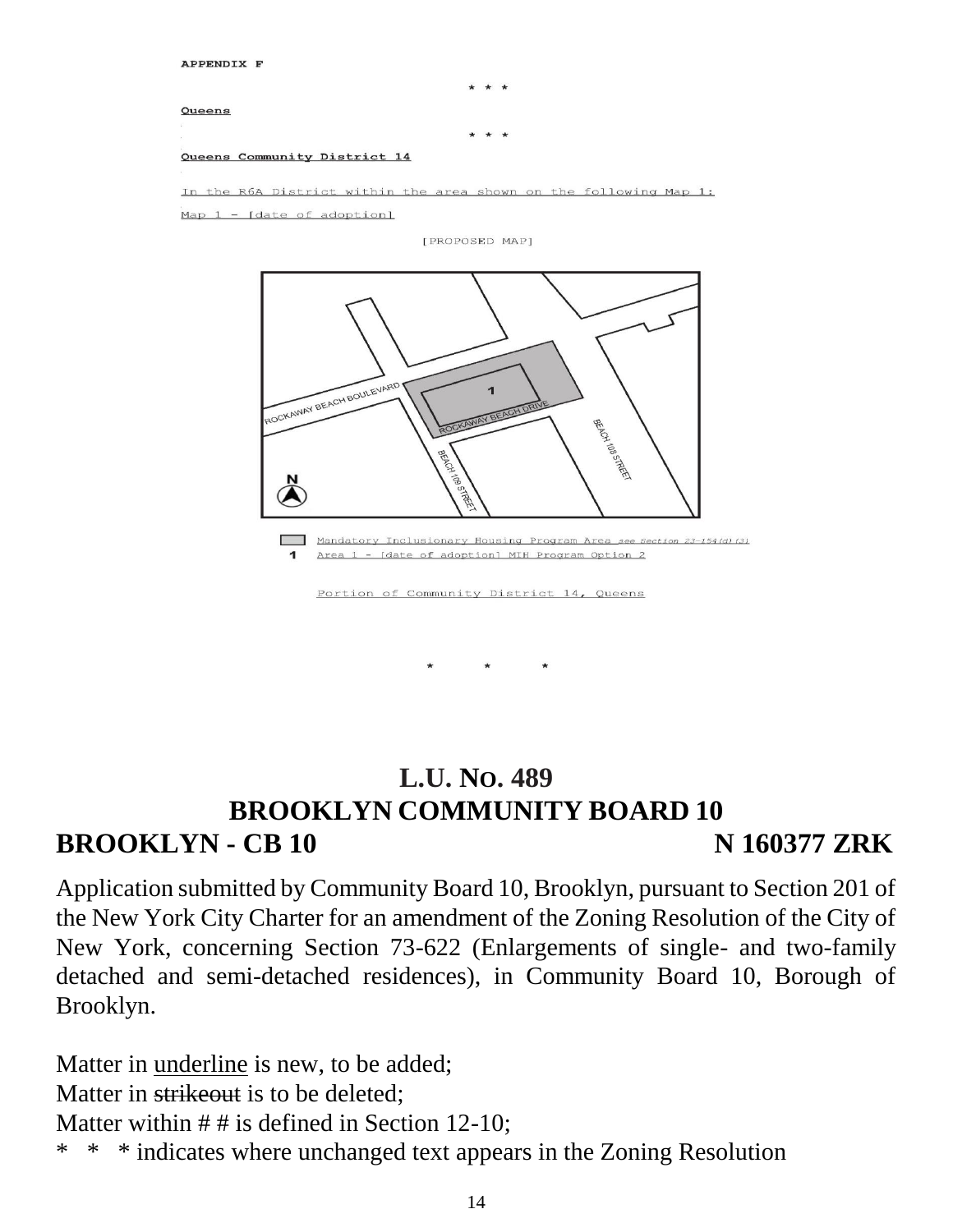### **Article VII ADMINISTRATION**

# **Chapter 3 Special Permits by the Board of Standards and Appeals**

**\* \* \***

# **73-622 Enlargements of single- and two-family detached and semi-detached residences**

The Board of Standards and Appeals may permit an #enlargement# of an existing #single-# or #two-family detached# or #semi-detached residence# within the following areas:

- (a) Community Districts  $10, 11$  and 15, in the Borough of Brooklyn; and
- (b) R2 Districts within the area bounded by Avenue I, Nostrand Avenue, Kings Highway, Avenue O and Ocean Avenue, Community District 14, in the Borough of Brooklyn.

**\* \* \***

# **L.U. NO. 490 1968 SECOND AVENUE REZONING MANHATTAN - CB 11 C 160194 ZMM**

Application submitted by 1968 Second Avenue Realty LLC pursuant to Sections 197-c and 201 of the New York City Charter for the amendment of the Zoning Map, Section No. 6b, by establishing within an existing R7A District a C1-5 District bounded by a line 100 feet easterly of Second Avenue, a line midway between East 101<sup>st</sup> Street and East 102<sup>nd</sup> Street, a line 155 feet easterly of Second Avenue, and East 101<sup>st</sup> Street.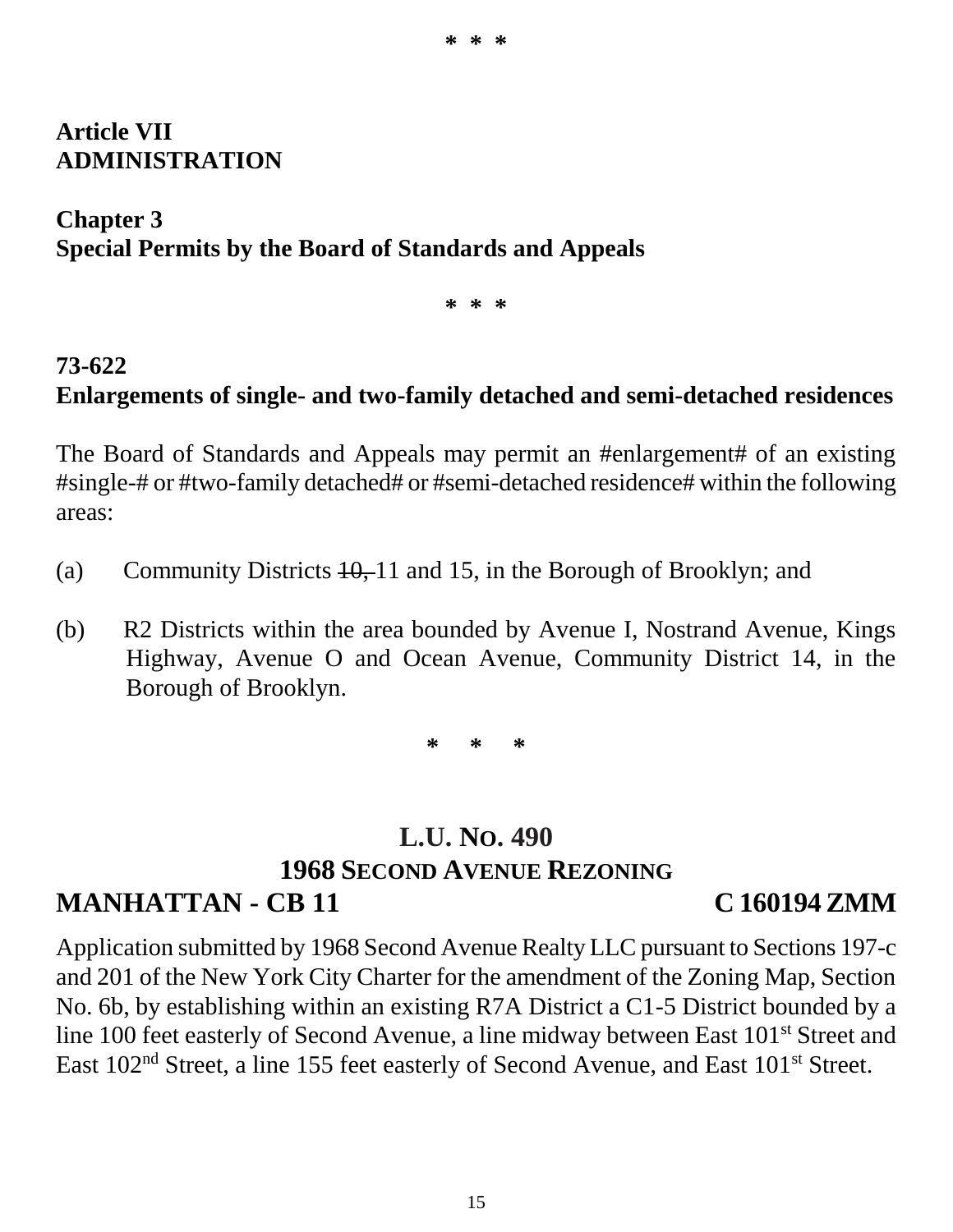# **L.U. NOS. 491 AND 492 ARE RELATED L.U. NO. 491 SEAGIRT BOULEVARD REZONING**

# **QUEENS - CB 14 C 160033 ZMQ**

Application submitted by Gleitman Realty Associates pursuant to Sections 197-c and 201 of the New York City Charter for an amendment of the Zoning Map, Section No. 31a, establishing within an existing R5 District a C1-3 District bounded by Heyson Road, Seagirt Boulevard, and Beach 13<sup>th</sup> Street.

# **L.U. NO. 492 SEAGIRT BOULEVARD REZONING**

# **QUEENS - CB 14 C 160351 ZMQ**

Application submitted by Gleitman Realty Associates pursuant to Sections 197-c and 201 of the New York City Charter for an amendment of the Zoning Map, Section No. 31a:

- 1. changing from an R4-1 District to an R5 District property bounded by a line 55 feet southeasterly of Highland Court, Watjean Court, Fernside Place, and Seagirt Boulevard; and
- 2. establishing within the proposed R5 District a C1-3 District property bounded by a line 55 feet southeasterly of Highland Court, a line 100 feet northerly of Seagirt Boulevard, Fernside Place, and Seagirt Boulevard.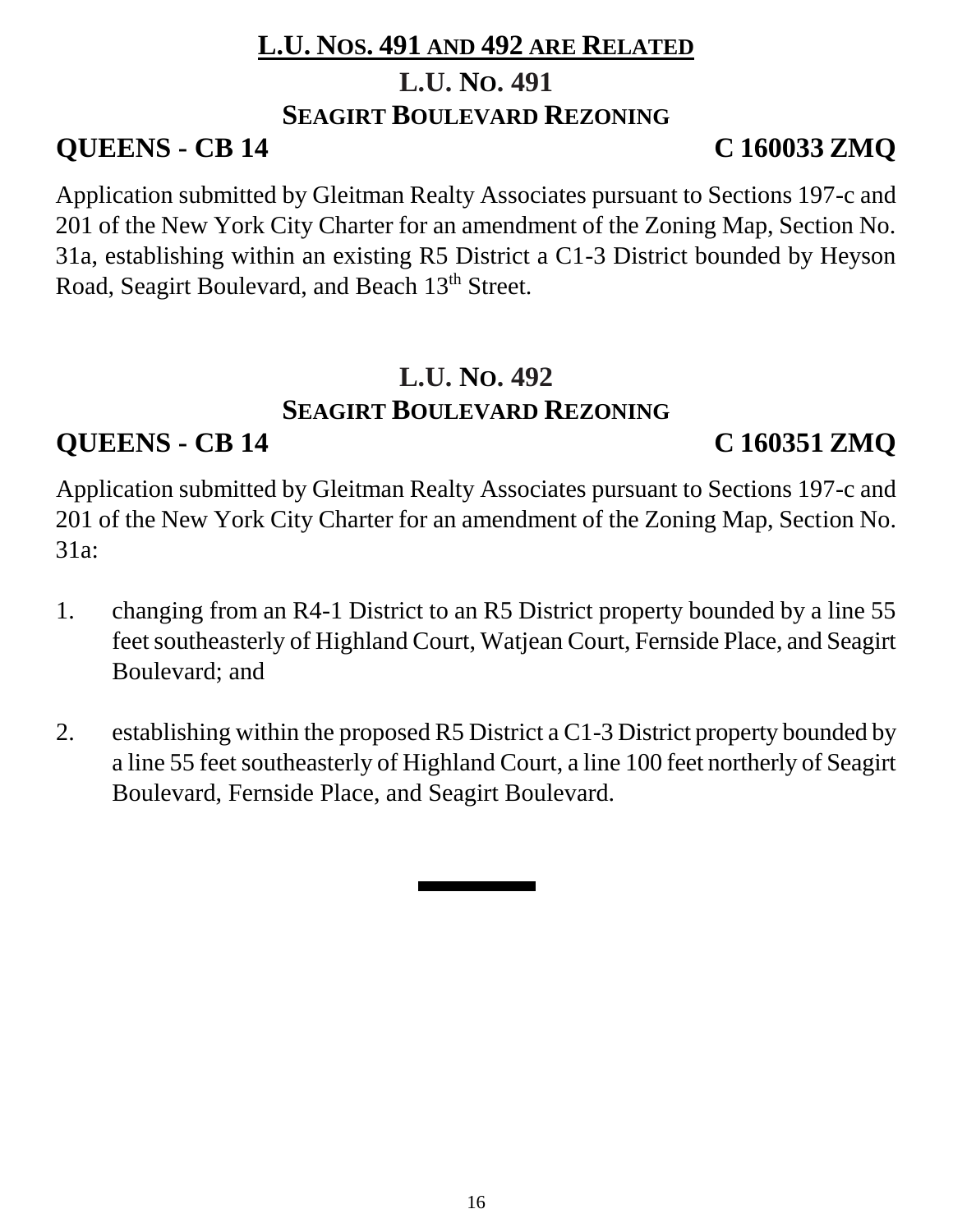### **SUBCOMMITTEE ON LANDMARKS, PUBLIC SITING AND MARITIME USES**

The Subcommittee on Landmarks, Public Siting and Maritime Uses public hearing scheduled for **Wednesday, October 5, 2016, in the Council Committee Room, 16th Floor, 250 Broadway,** New York City, New York 10007, commencing at **11:00 A.M. has been DEFERRED.**